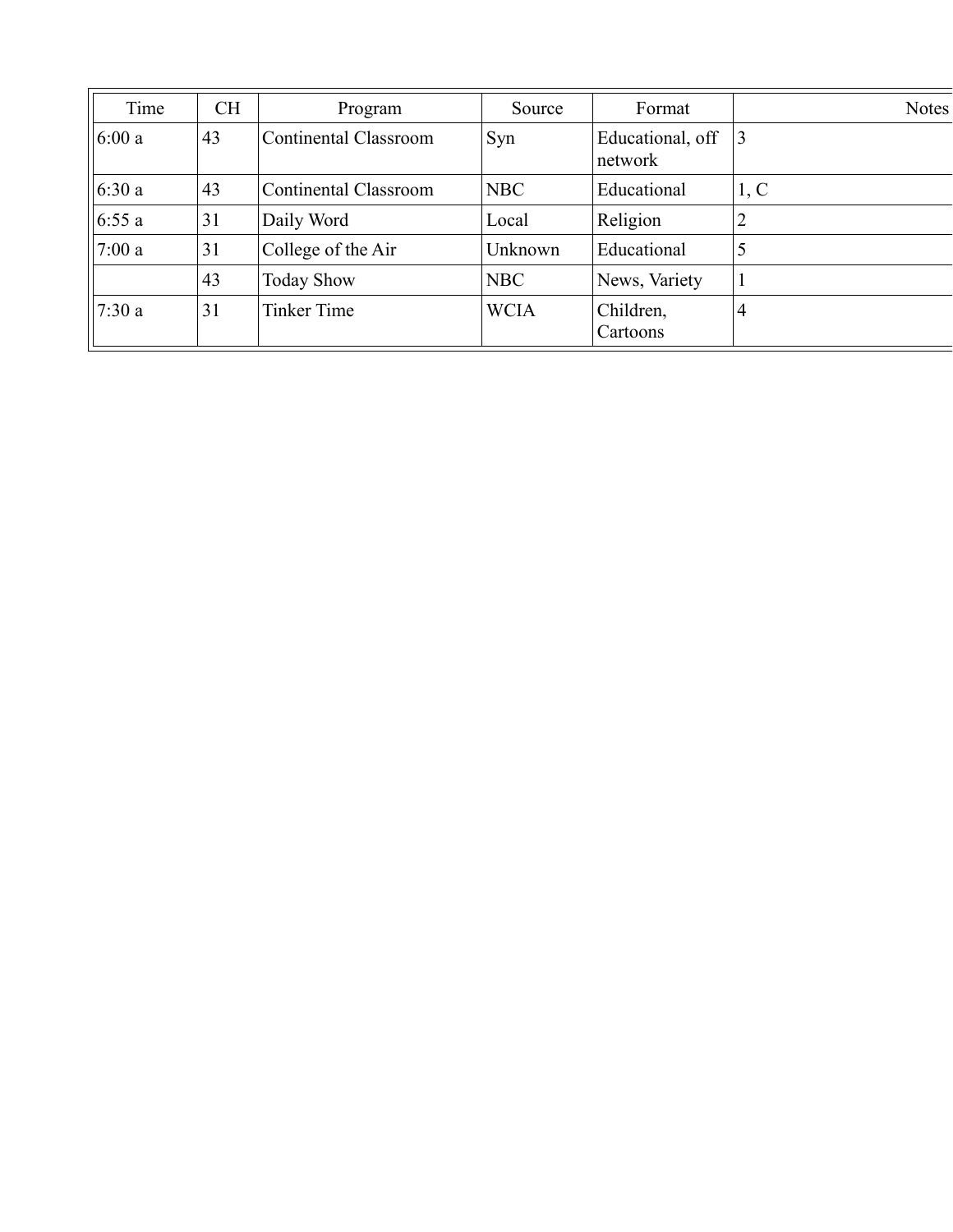| 8:00a   | 31 | Captain Kangaroo        | <b>CBS</b>    | Children                             | 1              |
|---------|----|-------------------------|---------------|--------------------------------------|----------------|
| 8:25a   | 19 | Devotions               | Local         | Religion                             | $\overline{2}$ |
| 8:30a   | 19 | Search for America      | Unknown       | Unknown                              | 5              |
| 9:00a   | 19 | Romper Room             | Syn/<br>Local | Children                             | $\overline{2}$ |
|         | 31 | Calendar                | <b>CBS</b>    | News, Current<br>Events for<br>women |                |
|         | 43 | Say When                | <b>NBC</b>    | Game                                 | 1              |
| 9:30a   | 19 | Morning Movie - unknown | Syn           | Syndicated<br>movie                  | 3              |
|         | 31 | I Love Lucy             | <b>CBS</b>    | Sit Com, off<br>network              | $\mathbf{1}$   |
|         | 43 | Play Your Hunch         | <b>NBC</b>    | Game                                 | 1, C           |
| 10:00a  | 31 | Video Village           | <b>CBS</b>    | Game                                 | 1              |
|         | 43 | Price is Right          | <b>NBC</b>    | Game                                 | 1, C           |
| 10:30a  | 31 | Surprise Package        | <b>CBS</b>    | Game                                 | 1              |
|         | 43 | Concentration           | <b>NBC</b>    | Game                                 | $\mathbf{1}$   |
| 11:00a  | 19 | The Texan               | <b>ABC</b>    | Western, off<br>network              | $\mathbf{1}$   |
|         | 31 | Love Of Life            | <b>CBS</b>    | Serial                               | 1              |
|         | 43 | Your First Impression   | <b>NBC</b>    | Game                                 | 1, C           |
| 11:30 a | 19 | Yours for a Song        | <b>ABC</b>    | Game                                 | 1              |
|         | 31 | Search for Tomorrow     | <b>CBS</b>    | Serial                               | 1              |
|         | 43 | Truth or Consequences   | <b>NBC</b>    | Game, Stunts                         |                |
| 11:45a  | 31 | Guiding Light           | <b>CBS</b>    | Serial                               | 1              |
| 11:55a  | 43 | <b>NBC News</b>         | <b>NBC</b>    | Newscast                             | 1              |
| 12:00 p | 19 | Camouflage-Don Morrow   | ABC           | Game                                 | 1              |
|         | 31 | <b>News</b>             | Local         | Newscast                             | $\overline{2}$ |
|         | 43 | <b>News</b>             | Local         | Newscast                             | $\overline{2}$ |
| 12:10 p | 43 | Weather                 | Local         | Weathercast                          | $\overline{2}$ |
| 12:15 p | 31 | Weather                 | Local         | Weathercast                          | $\overline{2}$ |
| 12:30 p | 43 | Captain Sallorbird      | Unknown       | Unknown                              | 5              |
|         | 19 | No listing              |               |                                      |                |
| 12:45 p | 19 | Newsreel                | Syn           | Newsreel                             | $\overline{3}$ |
|         | 43 | <b>Barb Barry</b>       |               |                                      |                |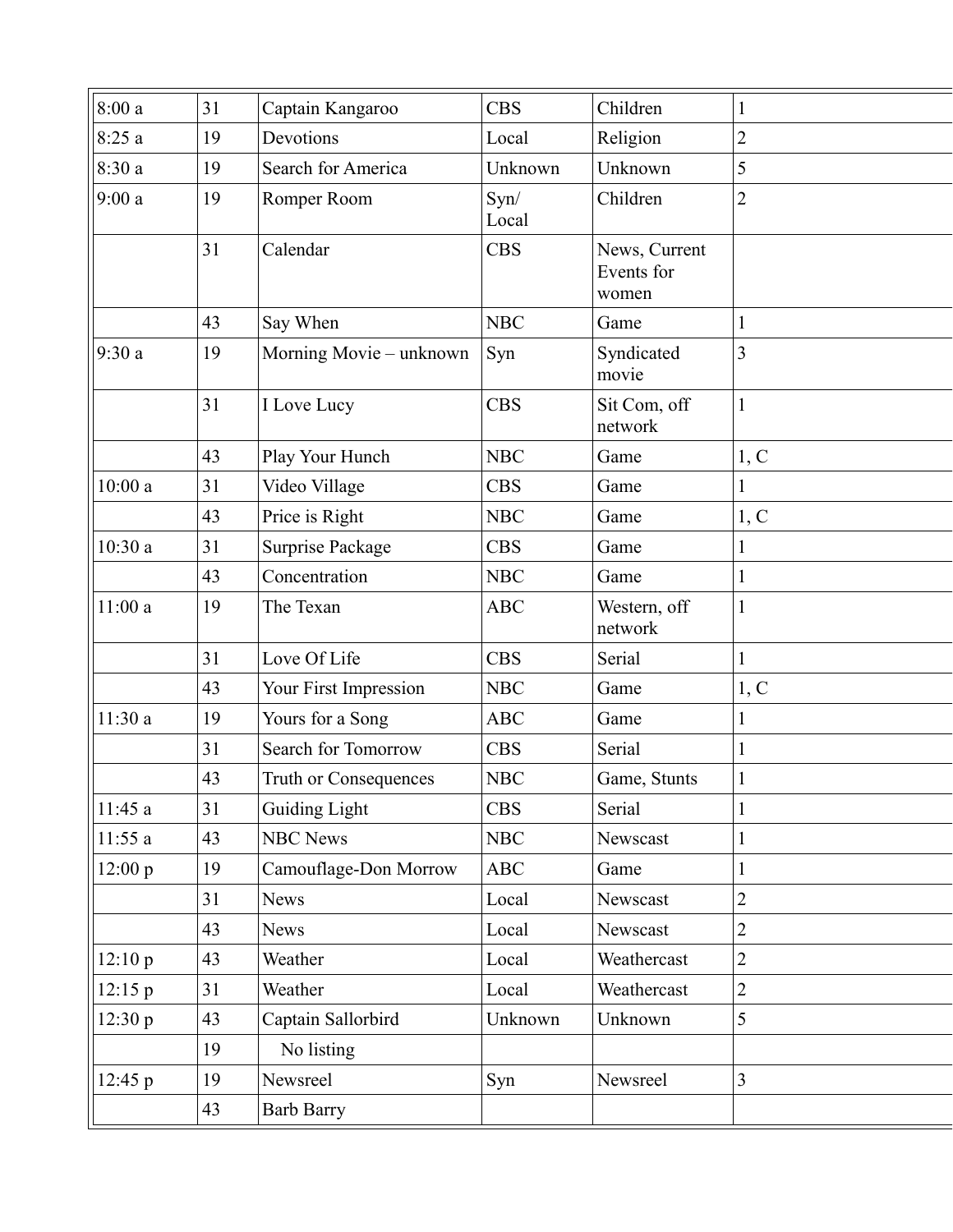| 12:55 p  | 19 | <b>Community Highlights</b>             | Local      | Public affairs                      | $\overline{2}$ |
|----------|----|-----------------------------------------|------------|-------------------------------------|----------------|
| 1:00 p   | 19 | Day in Court                            | <b>ABC</b> | Courtroom<br>Drama                  | $\mathbf{1}$   |
|          | 31 | Password                                | <b>CBS</b> | Game                                | $\mathbf{1}$   |
|          | 43 | Jan Murray                              | <b>NBC</b> | Game                                | 1, C           |
| $1:25$ p | 19 | <b>ABC News Update</b>                  | ABC        | Newscast                            | $\mathbf{1}$   |
|          | 31 | <b>CBS News Update</b>                  | <b>CBS</b> | Newscast                            | $\mathbf{1}$   |
|          | 43 | <b>NBC News Update</b>                  | <b>NBC</b> | Newscast                            | $\mathbf{1}$   |
| 1:30 p   | 19 | <b>Farm Markets</b>                     | Local      | Farm                                | $\overline{2}$ |
|          | 31 | As the World Turns                      | <b>CBS</b> | Serial                              | $\mathbf{1}$   |
|          | 43 | Loretta Young Theater                   | <b>CBS</b> | Drama<br>anthology, off<br>network  | $\mathbf{1}$   |
| 2:00 p   | 19 | Jane Wyman                              | <b>ABC</b> | Drama<br>anthology, off<br>network  | $\mathbf{1}$   |
|          | 31 | Millionarie                             | <b>CBS</b> | Drama,<br>anthology, off<br>network | $\mathbf{1}$   |
|          | 43 | Young Dr. Malone                        | <b>NBC</b> | Serial                              | $\mathbf{1}$   |
| 2:30 p   | 19 | Seven Keys                              | <b>ABC</b> | Serial                              | $\mathbf{1}$   |
|          | 31 | Verdict is Yours                        | <b>CBS</b> | Courtroom<br>Drama                  | $\mathbf{1}$   |
|          | 43 | Our Five Daughters                      | <b>NBC</b> |                                     | $\mathbf{1}$   |
| 3:00 p   | 19 | Queen for a Day                         | <b>ABC</b> | Game                                | 1              |
|          | 31 | <b>Brighter Day</b>                     | <b>CBS</b> | Serial                              | $\mathbf{1}$   |
|          | 43 | Make Room for Daddy                     | <b>NBC</b> | Sit Com, off<br>network             | $\mathbf{1}$   |
| 3:15 p   | 31 | <b>Secret Storm</b>                     | <b>CBS</b> | Serial                              | 1              |
| 3:30 p   | 19 | Who Do You Trust?- Johnny<br>Carson     | <b>ABC</b> | Game                                | $\mathbf{1}$   |
|          | 31 | Edge of Night                           | <b>CBS</b> | Serial                              | $\mathbf{1}$   |
|          | 43 | Here's Hollywood                        | <b>NBC</b> | Interviews                          | $\mathbf{1}$   |
| 3:55 p   | 43 | <b>NBC News Update</b>                  | <b>NBC</b> | Newscast                            | $\mathbf{1}$   |
| 4:00 p   | 19 | <b>American Bandstand-Dick</b><br>Clark | ABC        | Dance, Music<br>Variety             | $\mathbf{1}$   |
|          | 31 | <b>Bold Journey</b>                     | Syn        | Adventure, off<br>network           | 3              |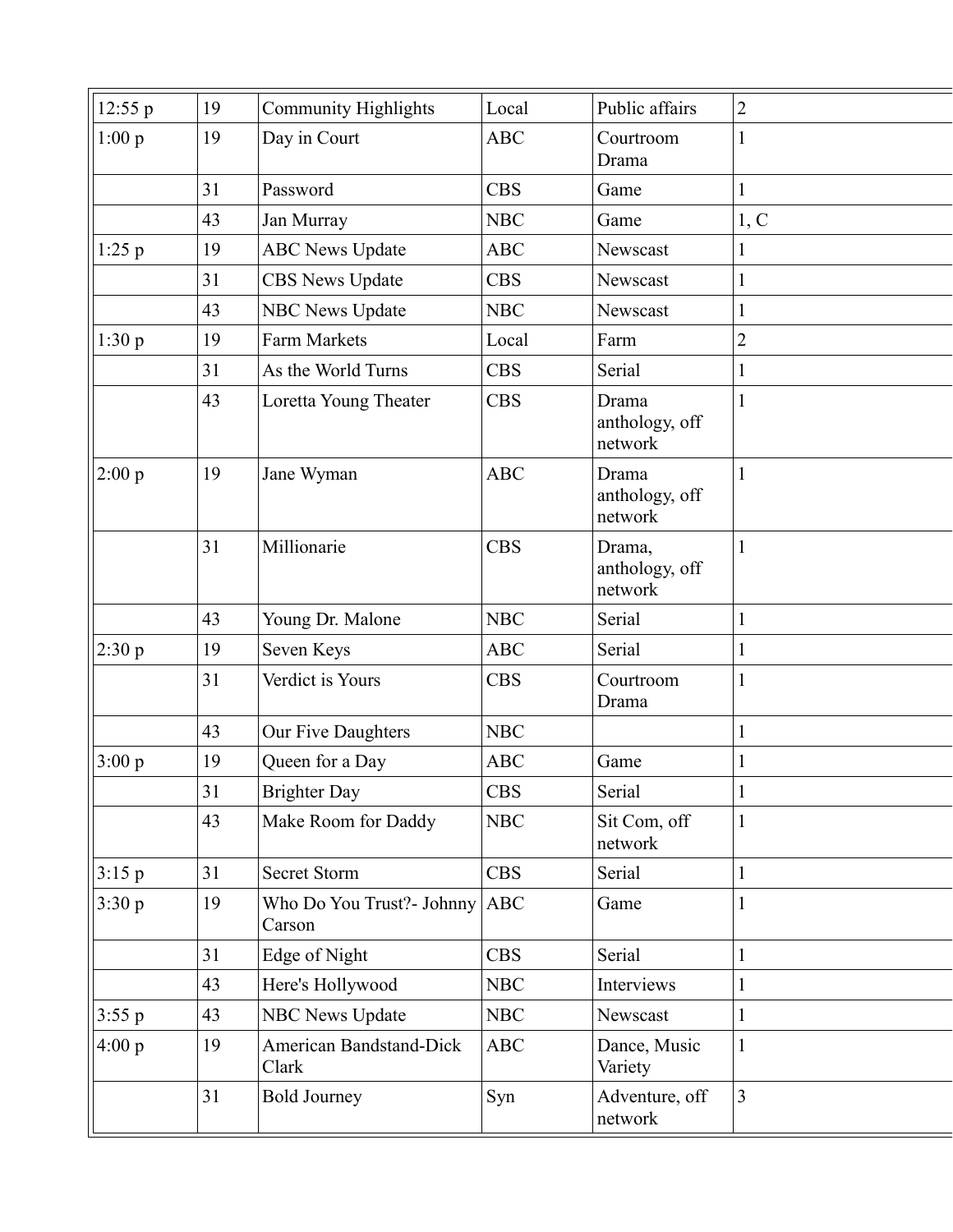|          | 43 | Kukla Fran and Ollie                    | <b>NBC</b>    | Children                                            | 1              |
|----------|----|-----------------------------------------|---------------|-----------------------------------------------------|----------------|
| 4:05 p   | 43 | Highway Patrol                          | Syn           | Police Drama                                        | $\overline{3}$ |
| 4:30p    | 31 | Early Show - movie-<br>"The Hard Way"   | Syn           | Syndicated<br>movie                                 | 3              |
|          | 43 | Captain Jinx                            | Syn/<br>Local | Children,<br>Syndicated<br>cartoons and<br>features | $\overline{2}$ |
| 4:50 p   | 19 | <b>News Stand</b>                       | <b>ABC</b>    | Newscast                                            | 1              |
| 5:00 p   | 19 | Navy Log                                | Syn           | Military<br>Anthology,<br>off network               | 3              |
| 5:30 p   | 19 | Sea Hunt                                | Syn           | Adventure                                           | 3              |
|          | 43 | Huckleberry Hound                       | Syn           | Children                                            | 3              |
| 6:00 p   | 19 | News, Weather, Sports                   | Local         | Newscast                                            | $\overline{2}$ |
|          | 31 | News, Weather                           | Local         | Newscast                                            | 2              |
|          | 43 | News, Weather, Sports                   | Local         | Newscast                                            | $\overline{2}$ |
| $6:15$ p | 19 | Newsbeat                                | Unknown       | Unknown                                             | 5              |
|          | 43 | Huntley-Brinkley Report                 | <b>NBC</b>    | Newscast                                            | $\mathbf{1}$   |
| 6:30p    | 19 | Cheyenne                                | <b>ABC</b>    | Western                                             | $\mathbf{1}$   |
|          | 31 | U of I Basketball<br>Illinois at Purdue | <b>WCIA</b>   | Sports-<br><b>Basketball</b>                        | $\overline{4}$ |
|          | 43 | Jim Backus Show (Hot off<br>the Wire)   | Syn           | Sit Com                                             | $\overline{3}$ |
| 7:00 p   | 43 | National Velvet                         | <b>NBC</b>    | Adventure                                           | 1              |
| 7:30 p   | 19 | The Rifleman                            | <b>ABC</b>    | Western                                             | 1              |
|          | 43 | Price is Right                          | <b>NBC</b>    | Game                                                | 1, C           |
| 8:00 p   | 19 | Surfside Six                            | <b>ABC</b>    | Crime Drama                                         | $\mathbf{1}$   |
|          | 31 | Danny Thomas Show                       | <b>CBS</b>    | Sit Com                                             | $\mathbf{1}$   |
|          | 43 | 87 <sup>th</sup> Precinct               | <b>NBC</b>    | Crime Drama                                         | 1              |
| 8:30 p   | 31 | Andy Griffith Show                      | <b>CBS</b>    | Sit Com                                             | $\mathbf{1}$   |
| 9:00 p   | 19 | <b>Ben Casey</b>                        | <b>ABC</b>    | Medical Drama                                       | 1              |
|          | 31 | Hennesey                                | <b>CBS</b>    | Sit Com                                             | 1              |
|          | 43 | Thriller                                | <b>NBC</b>    | Crime Anthology                                     | 1              |
| 9:30 p   | 31 | I've Got a Secret                       | <b>CBS</b>    | Quiz                                                | 1              |
| 10:00 p  | 19 | Whirlybirds                             | Syn           | Adventure                                           | 3              |
|          | 31 | News, Weather, Sports                   | Local         | Newscast                                            | $\overline{2}$ |
|          |    |                                         |               |                                                     |                |